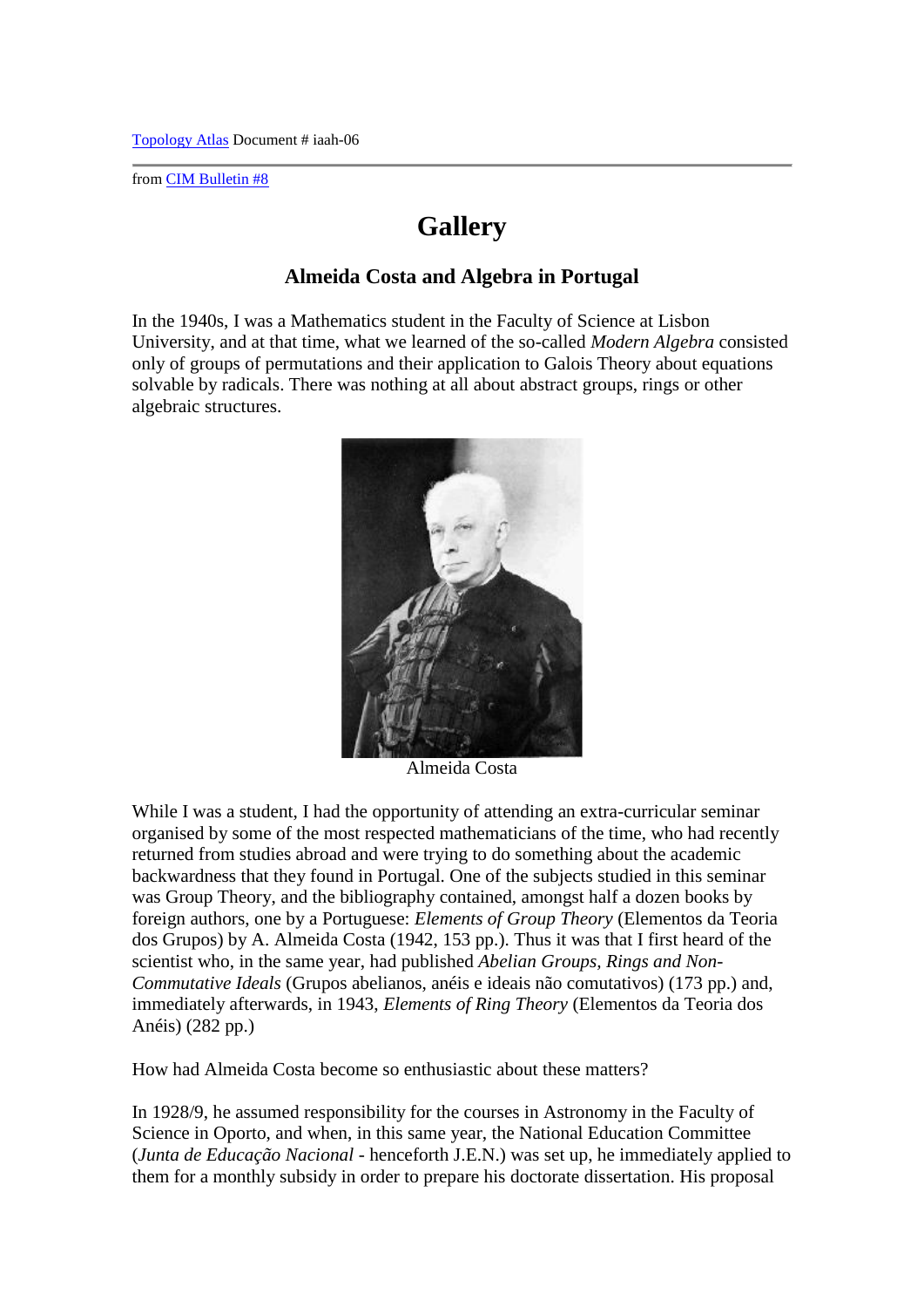was received favourably, since he clearly revealed exceptional intelligence and diligence, and his area of study (certain elements of surface theory by vector calculus methods) was recognised to be of topical interest. However, the scholarship was not awarded that year because "the candidate had not yet revealed his talent for research through written work".

The young Almeida Costa was not discouraged, and two years later, his first publications began to appear: *Notes on Vector Calculus* (Notas de Cálculo Vectorial) and *On the Dynamics of Holonomic Systems* (Sobre a dinâmica dos sistemas holonómos), which he presented with his application for a professorship.

In 1934, he once more requested a grant from the J.E.N., this time in order to travel abroad to pursue his studies into astronomy and geometry at the University of Paris, the latter under Élie Cartan (but with "the possibility of replacing, at his own responsibility, the study in geometry with physics, under the direction of Louis de Broglie").

However, the Committee was very demanding in its concession of the grant, particularly as regarded the subject matter proposed and national acceptance of the candidate's specialization. But Almeida Costa did not give up, and in this struggle, revealed his determination to fight for what he believed in, a quality that remained with him all his life. In successive applications, he revealed himself to be highly informed about what was happening in Europe, and in 1937 (three years after his first application), having personally explained to Prof. Max von Laue the aims of his scholarship (the study of theoretical physics, particularly quantum theory and theory of relativity), he finally received a grant to study at the Physikalischer Institut in Berlin, where he remained for 22 months.

There, he began to attend courses on Matrices and Group Theory, as well as *Theoretical Electricity and Thermodynamics*. When the Institute for High Culture (which had replaced the J.E.N.) observed that he should not diversify his attentions so much, he replied, "I cannot forget that a background in mathematics is absolutely indispensable for the serious study of theoretical physics. Pages and pages of physics books are given over to matrix theory, series expansions of complete functions, orthogonal or not ... group theory ... ".

The influence of Hilbert was obvious in the teaching of mathematics and theoretical physics at that time, and the last studies done by Almeida Costa in Berlin demonstrated his familiarity with methods of physical mathematics according to Courant and Hilbert, and quantum groups according to Hermann Weyl, another of Hilbert's disciples.

In conclusion: until September 1937, Almeida Costa had lived in the world of applied mathematics (essentially mechanics and astronomy) at the Faculty of Science in Oporto; the J.E.N. effectively rerouted him in the direction of theoretical physics, when he went to study in Berlin; and as a result of this, he dropped his interest in astronomy, and from the 1940s, moved into a completely different scientific world where he demonstrated zeal in transmitting to others what he had learned abroad.

In 1950, he became a Full Professor of Celestial Mechanics at the Faculty of Science in Oporto, and two years later, accepted the Chair in Algebra at the Faculty of Science in Lisbon, where he was able to lecture on subjects more in keeping with the choices he